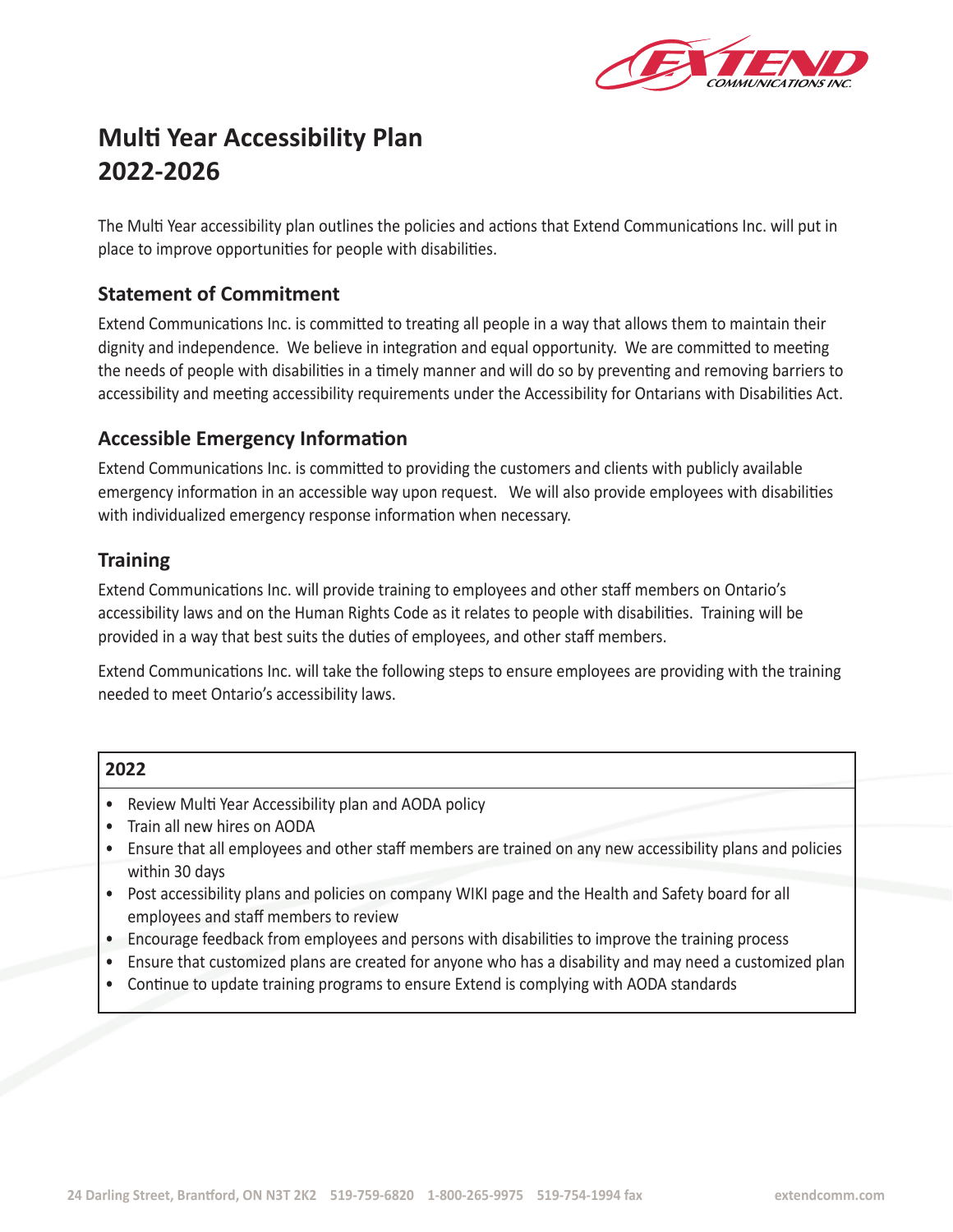

- Review Multi Year Accessibility plan and AODA policy
- Train all new hires on AODA
- Ensure that all employees and other staff members are trained on any new accessibility plans and policies within 30 days
- Update and post accessibility plans and policies on company WIKI page and the Health and Safety board for all employees and staff members to review
- Encourage feedback from employees and persons with disabilities to improve the training process
- Ensure that customized plans are created for anyone who has a disability and may need a customized plan
- Continue to update training programs to ensure Extend is complying with AODA standards

#### **2024**

- Review Multi Year Accessibility plan and AODA policy
- Train all new hires on AODA
- Ensure that all employees and other staff members are trained on any new accessibility plans and policies within 30 days
- Update and post accessibility plans and policies on company WIKI page and the Health and Safety board for all employees and staff members to review
- Encourage feedback from employees and persons with disabilities to improve the training process
- Ensure that customized plans are created for anyone who has a disability and may need a customized plan
- Continue to update training programs to ensure Extend is complying with AODA standards

#### **2025**

- Review Multi Year Accessibility plan and AODA policy
- Train all new hires on AODA
- Ensure that all employees and other staff members are trained on any new accessibility plans and policies within 30 days
- Update and post accessibility plans and policies on company WIKI page and the Health and Safety board for all employees and staff members to review
- Encourage feedback from employees and persons with disabilities to improve the training process
- Ensure that customized plans are created for anyone who has a disability and may need a customized plan
- Continue to update training programs to ensure Extend is complying with AODA standards

- Review Multi Year Accessibility plan and AODA policy
- Train all new hires on AODA
- Ensure that all employees and other staff members are trained on any new accessibility plans and policies within 30 days
- Update and post accessibility plans and policies on company WIKI page and the Health and Safety board for all employees and staff members to review
- Encourage feedback from employees and persons with disabilities to improve the training process
- Ensure that customized plans are created for anyone who has a disability and may need a customized plan
- Continue to update training programs to ensure Extend is complying with AODA standards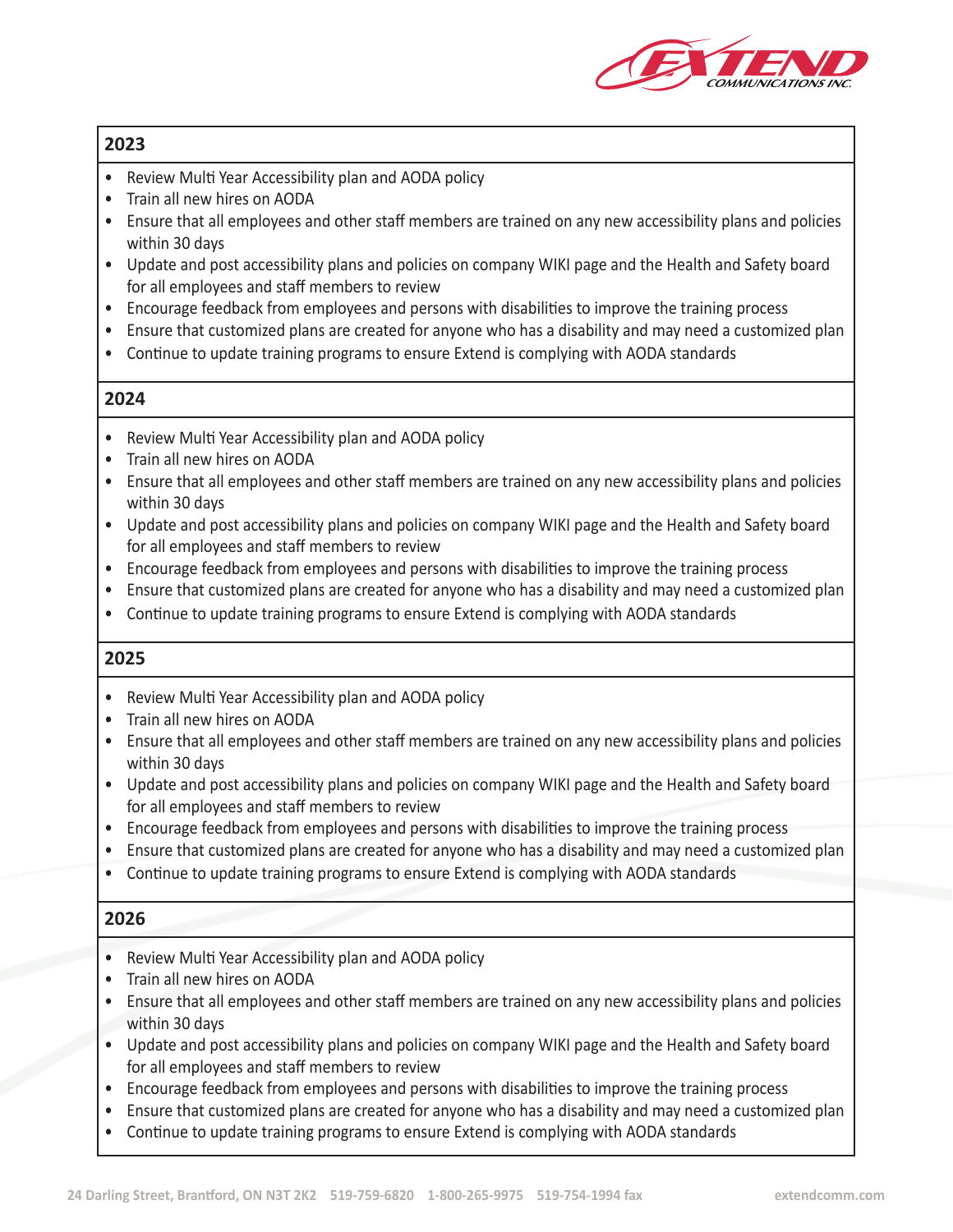

# **Kiosks**

Extend Communications Inc. does not have any self serve kiosks within the Corporate building however Extend will take the following steps to ensure the needs of people with disabilities are considered when designing, procuring, or acquiring services.

#### **2022**

- Ensure there is an easy and direct path for people with wheelchairs and walkers
- Ensure the height and stability allow easy and safe access for people with disabilities

#### **2023**

- Ensure there is an easy and direct path for people with wheelchairs and walkers
- Ensure the height and stability allow easy and safe access for people with disabilities

## **2024**

- Ensure there is an easy and direct path for people with wheelchairs and walkers
- Ensure the height and stability allow easy and safe access for people with disabilities

#### **2025**

- Ensure there is an easy and direct path for people with wheelchairs and walkers
- Ensure the height and stability allow easy and safe access for people with disabilities

#### **2026**

- Ensure there is an easy and direct path for people with wheelchairs and walkers
- Ensure the height and stability allow easy and safe access for people with disabilities

# **Information and Communications**

Extend Communications Inc. is committed to providing the best means of communication for individuals who have disabilities. Upon request, Extend will provide alternate communication methods.

- Ensure all information on our website is in an accessible format
- Ensure alternate communication methods are available for individuals who have disabilities
- Continue to ensure that Extend's website is in compliance with AODA standards
- Ensure accessibility policy on website is up to date
- Review all new information to ensure the method of communication is accessible
- Ensure all alternative methods of communication are available to patrons and staff upon request
- Ask users and employees for feedback regarding information and communication methods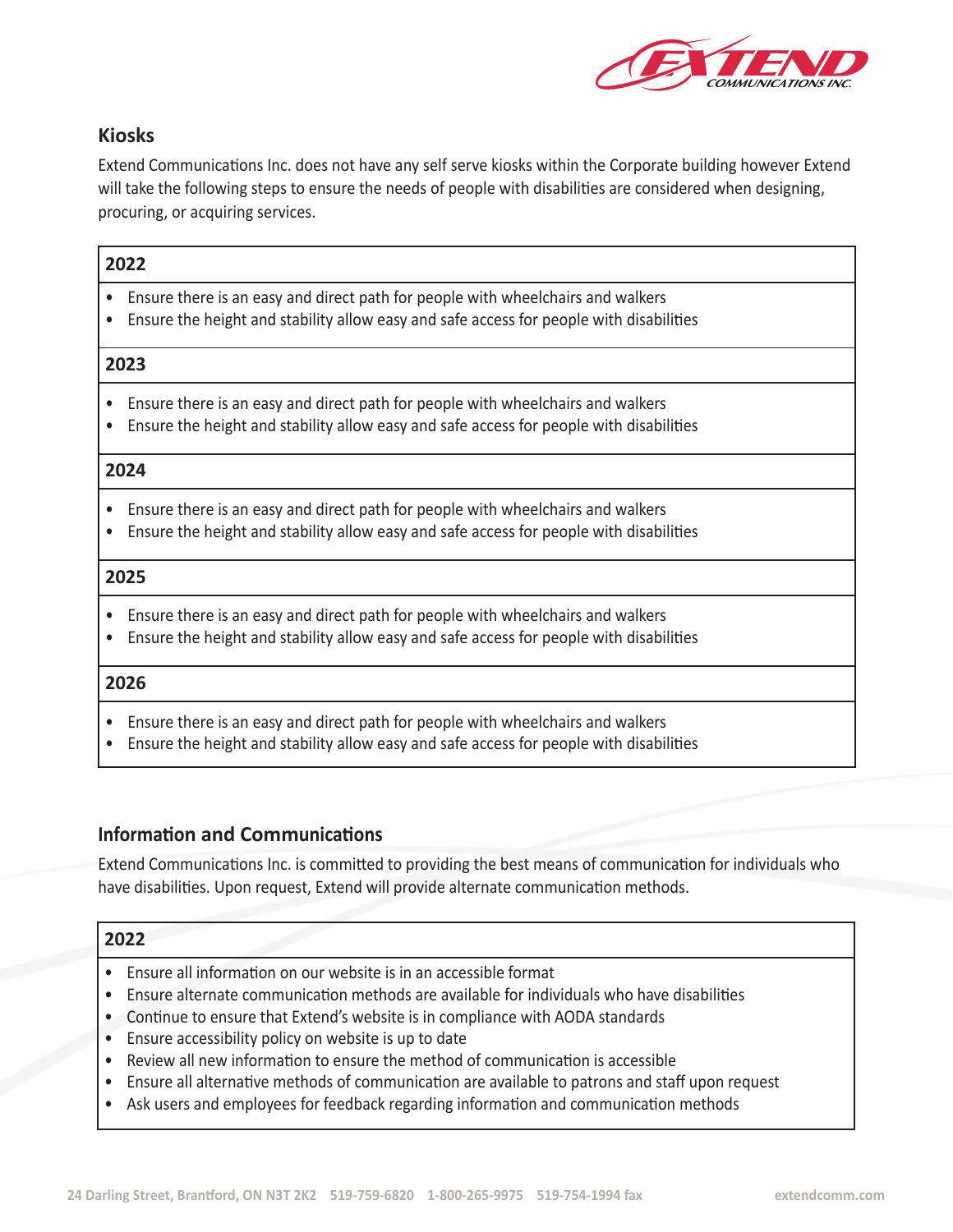

- Review all brochures, presentations, and public information and test for accessibility
- Review website to ensure that all email, chat, and text functions are accessible and user friendly
- Ensure all alternative methods of communication are available to patrons and staff upon request
- Review all new information to ensure the method of communication is accessible
- Ask users and employees for feedback regarding information and communication methods

#### **2024**

- Review all new information to ensure the method of communication is accessible
- Ensure all alternative methods of communication are available to patrons and staff upon request
- Ask users and employees for feedback regarding information and communication methods

#### **2025**

- Ensure tests are completed on our external platforms to ensure accessibility
- Review all new information to ensure the method of communication is accessible
- Ensure all alternative methods of communication are available to patrons and staff upon request
- Ask users and employees for feedback regarding information and communication methods

#### **2026**

- Ensure tests are completed on our external platforms to ensure accessibility
- Review all new information to ensure the method of communication is accessible
- Ensure all alternative methods of communication are available to patrons and staff upon request
- Ask users and employees for feedback regarding information and communication methods

# **Employment**

Extend Communications Inc. is committed to fair and accessible employment practices. During the entire recruitment process and upon hire, Extend will provide accommodations to individuals with disabilities upon request.

Extend will ensure the following during and beyond the recruitment process;

- Post on employment ads that, when able, we will accommodate people with disabilities
- Ensure candidates are aware that Extend will provide accommodations upon request from the candidates throughout all stages of the recruitment process
- When requested, we will discuss any accommodations necessary during the recruitment process

Extend Communications Inc. will create customized plans when necessary to accommodate individuals who are returning to work. Extend will also follow the Accommodation policy in place to ensure we are always being fair and equitable to all employees. Extend will take the following steps to develop and put in place a process for developing individual accommodation plans and return-to-work policies for employees that have been absent due to a disability.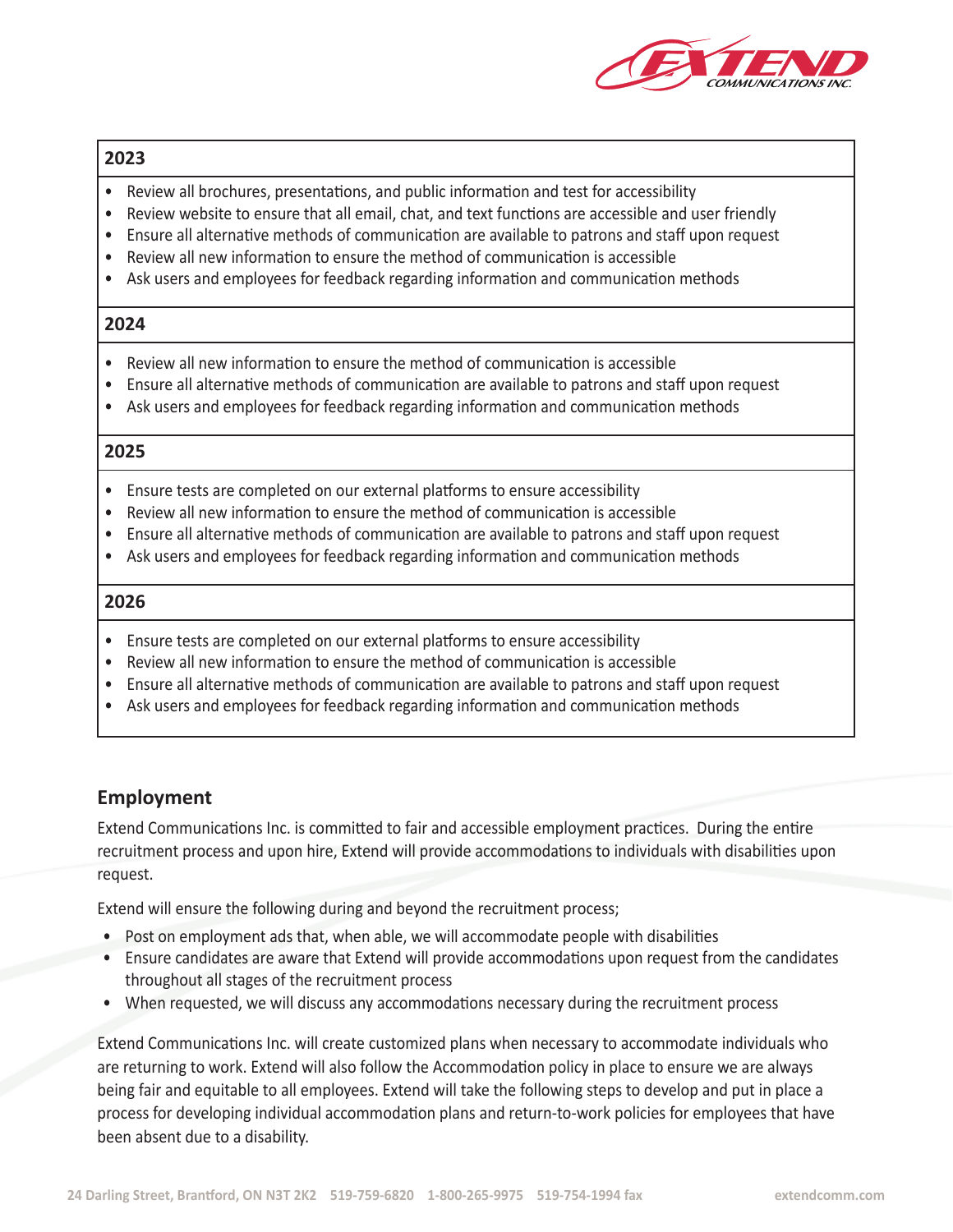

- Ensure we ask employees how we can best accommodate them whether they are currently working or returning to work
- Requesting information from the employee and any other persons advising on the types of accommodation necessary and then forming a return-to-work plan
- Continue to offer work remotely for people with disabilities who fulfil the qualifications

We will take the following steps to ensure the accessibility needs of employees with disabilities are taken into account if Extend Communications Inc. is using performance management, career development and redeployment processes.

- Continue to ensure that the needs and accommodations of the employee are taken into consideration
- Communicate a plan with the employee and request their feedback to ensure that their needs are accommodated

Extend Communications Inc. will take the following steps to prevent and remove other accessibility barriers identified.

## **2022**

- Review the recruitment posting procedure to ensure it is inclusive of all individuals
- When applicable, provide accommodations to individuals during the recruitment process based on their needs
- Review accommodation and return to work policy on a yearly basis
- When applicable, create customized accommodation plans for individuals returning to work
- Request feedback from candidates about the recruitment process

#### **2023**

- When applicable, provide accommodations to individuals during the recruitment process based on their needs
- Review accommodation and return to work policy on a yearly basis
- When applicable, create customized accommodation plans for individuals returning to work
- Request feedback from candidates about the recruitment process

- When applicable, provide accommodations to individuals during the recruitment process based on their needs
- Review the recruitment posting procedure to ensure it is inclusive of all individuals
- Review accommodation and return to work policy on a yearly basis
- When applicable, create customized accommodation plans for individuals returning to work
- Request feedback from candidates about the recruitment process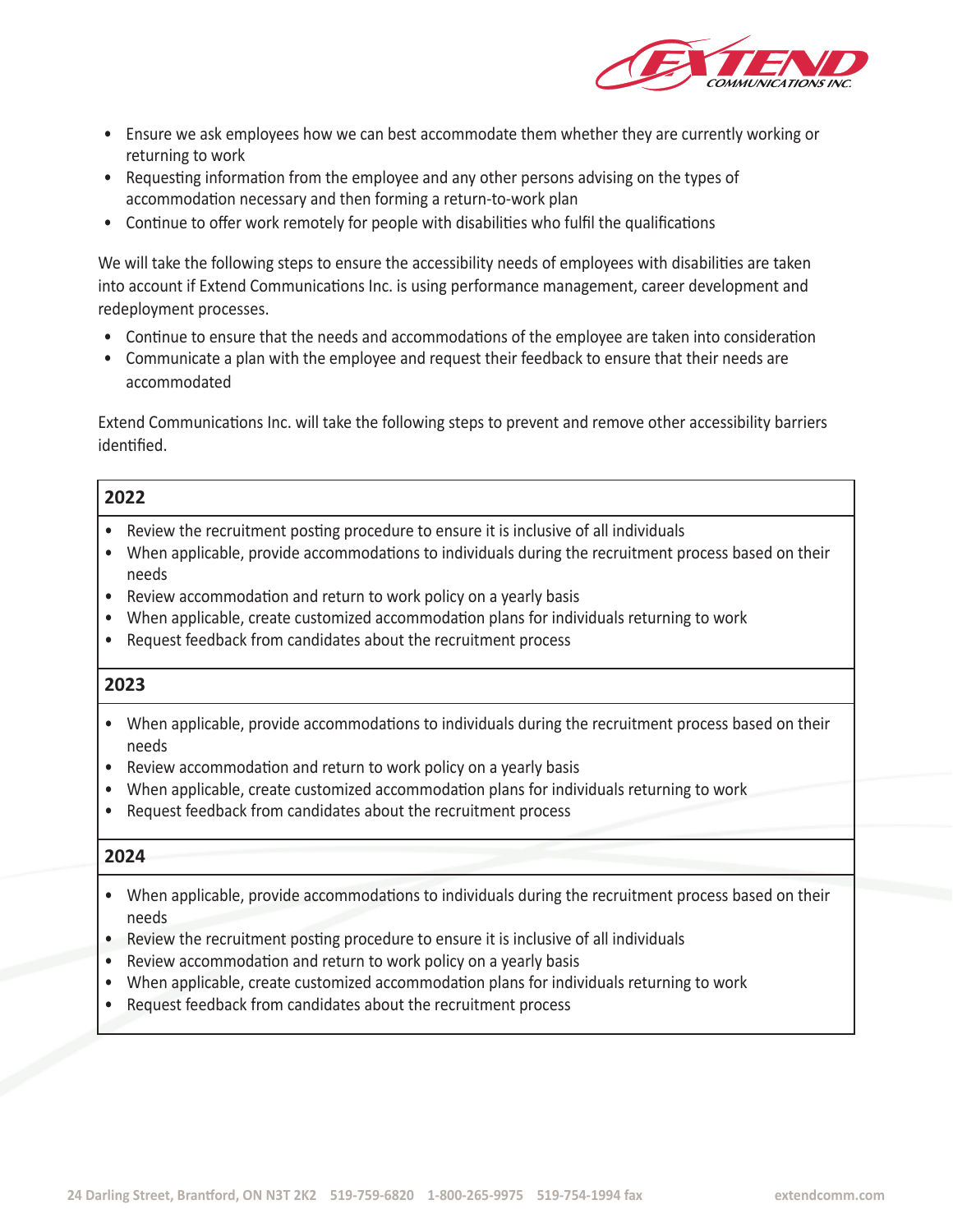

- When applicable, provide accommodations to individuals during the recruitment process based on their needs
- Review accommodation and return to work policy on a yearly basis
- When applicable, create customized accommodation plans for individuals returning to work
- Request feedback from candidates about the recruitment process

## **2026**

- When applicable, provide accommodations to individuals during the recruitment process based on their needs
- Review the recruitment posting procedure to ensure it is inclusive of all individuals
- Review accommodation and return to work policy on a yearly basis
- When applicable, create customized accommodation plans for individuals returning to work
- Request feedback from candidates about the recruitment process

# **Design of Public Spaces**

Extend Communications Inc. will meet the Accessibility Standards for the Design of Public Spaces when building or making major modifications to public spaces. Public spaces include:

- Outdoor paths of travel, like sidewalks, ramps, stairs, curb ramps, rest areas and accessible pedestrian signals
- Accessible off-street parking
- Service-related elements like service counters, fixed queuing lines and waiting areas

Extend Communications Inc. will put the following procedures in place to prevent service disruption and identify any alternatives available. In the event of a service disruption, we will notify the public of the service disruption and alternatives available.

#### **2022**

- Evaluate all public spaces around the Corporate building to ensure all entrances and exits are accessible or there is an alternate way of entering the building
- Ensure correct amount of accessible parking spots are labelled and available
- Ensure all walkways within the office are accessible

- Evaluate all public spaces around the Corporate building to ensure all entrances and exits are accessible or there is an alternate way of entering the building
- Ensure all walkways within the office are accessible
- Audit service counters to ensure they are accessible, or alternatives are available to ensure accessibility